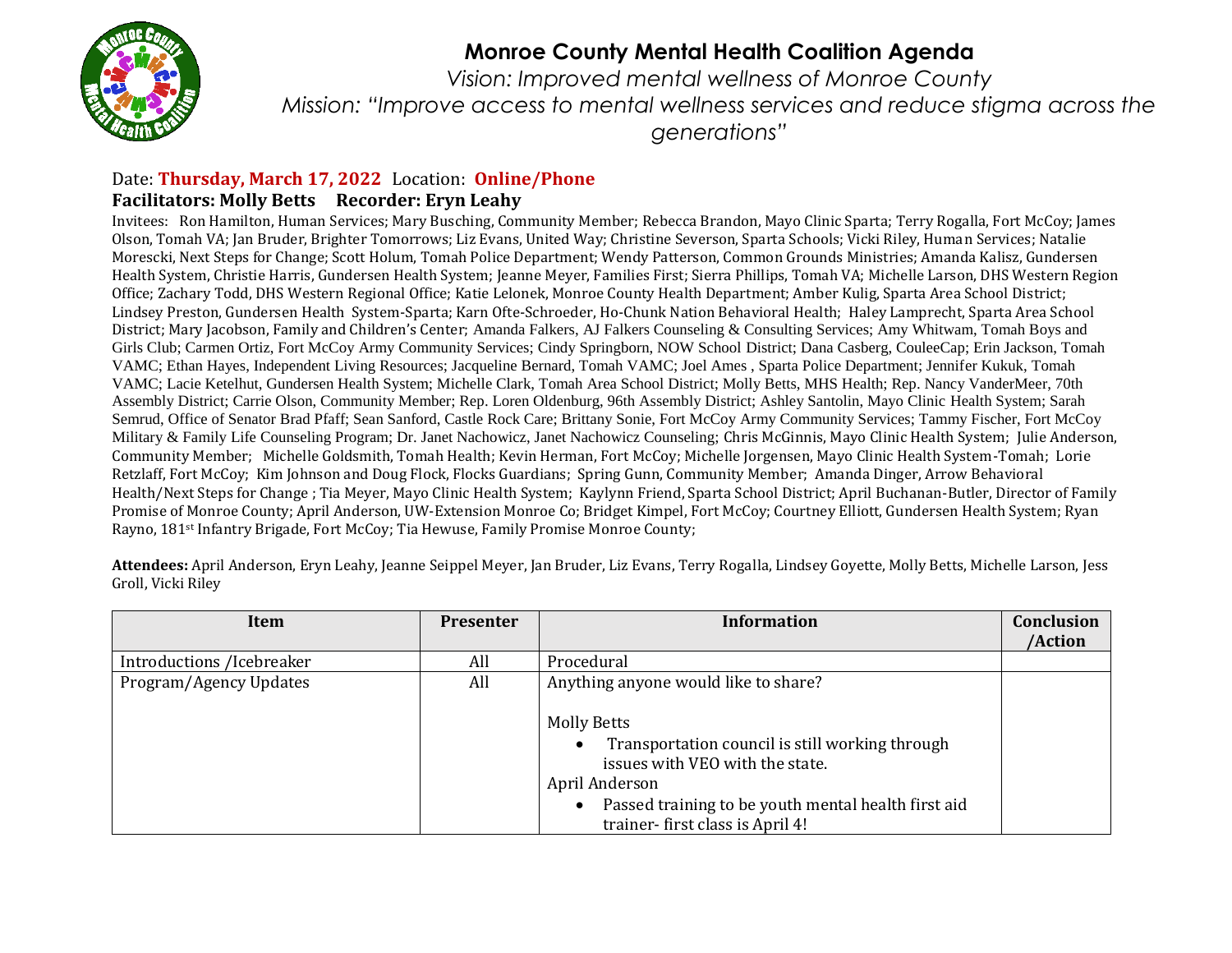

## **Monroe County Mental Health Coalition Agenda**

*Vision: Improved mental wellness of Monroe County*

*Mission: "Improve access to mental wellness services and reduce stigma across the generations"*

| Fact sheets will be ready to share soon.                             |
|----------------------------------------------------------------------|
| 4H club leader asked for a 30 min. fun, mental health                |
| activity.                                                            |
| Jan Bruder                                                           |
| Recently hired a therapist (Carrie Olson) to facilitate<br>$\bullet$ |
| the 12-week support group. Held virtually, anyone                    |
| can join: Wednesdays from 1-2:30 p.m.                                |
| Sol is finishing official training to be service dog in              |
| the summer!                                                          |
| <b>Lindsey Goyette</b>                                               |
| Joining the coalition again! Involved with MH at HD.                 |
| Eryn Leahy                                                           |
| Mental health and seasonal depression presentation                   |
| at Sparta Arms next Tuesday.                                         |
| <b>Terry Rogalla</b>                                                 |
| Suicide prevention and substance use prevention                      |
| trainings at Fort McCoy. Focus on PREVENTION, not                    |
| intervention: risk factors, protective factors, etc.                 |
| Encouraging people to take advantage of resources.                   |
| Alcohol awareness month next month: wrecked car                      |
| and education at Fort McCoy.                                         |
| Liz Evans                                                            |
| RTIC is having Lunch and Learns Thursdays in May<br>$\bullet$        |
| at noon. We will share more information soon.                        |
| Jess Groll                                                           |
| Housing voucher that requires mental health<br>$\bullet$             |
| diagnosis to get long-term, stable housing for people.               |
| Staff trainings: Self-care, burnout, and trauma-                     |
| informed care. Can share with the group.                             |
| Michelle Larson                                                      |
| April 21-22: Prevent Suicide WI Conference:                          |
| https://www.preventsuicidewi.org/agenda                              |